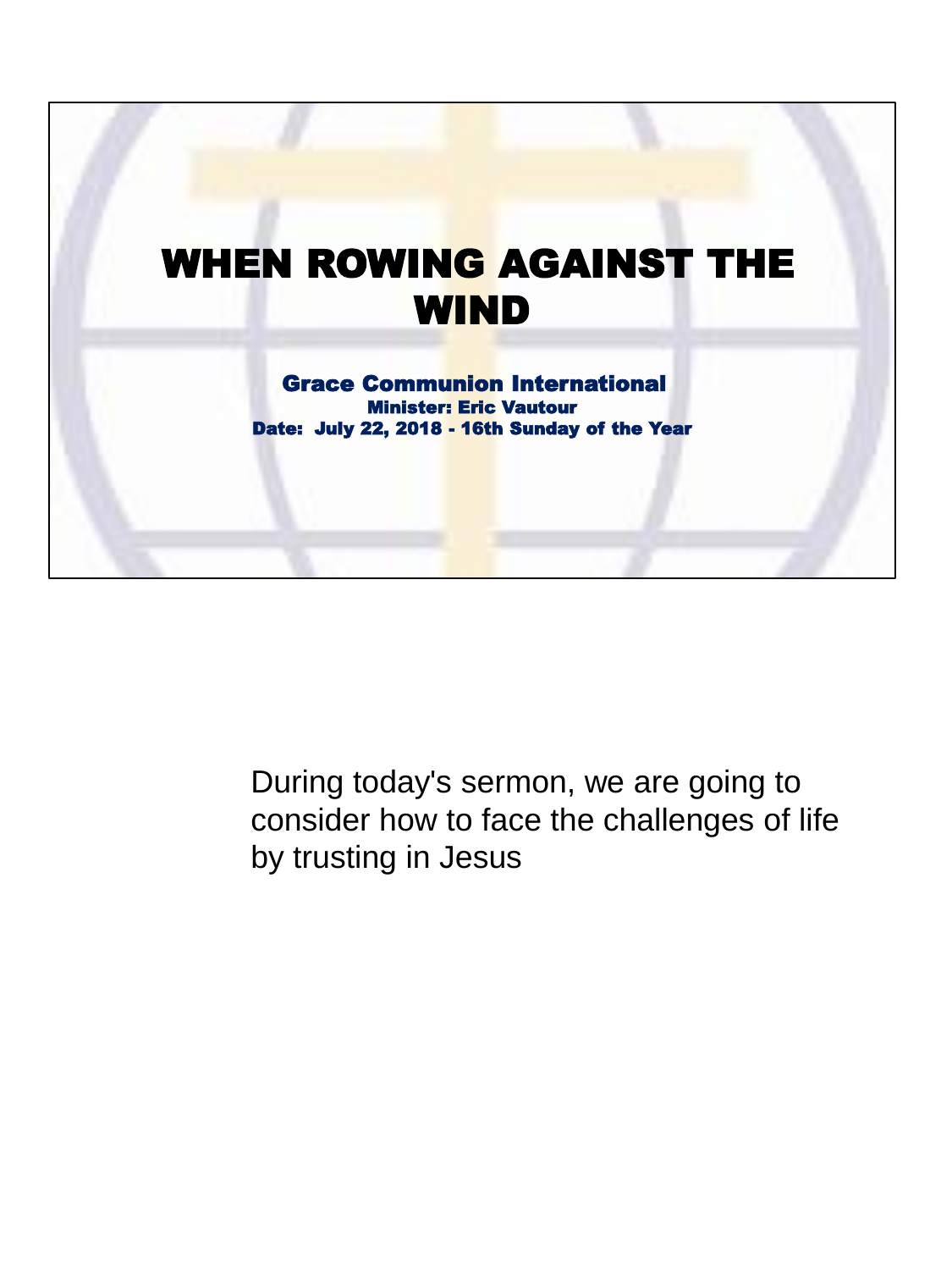SCRIPTURE SAID TO THEM, "COME AWAY BY READING: MARK 6:30-34; 53- 56 (ESV) **"30 | THE APOSTLES RETURNED TO** JESUS AND TOLD HIM ALL THAT THEY HAD DONE AND TAUGHT. 31 AND HE YOURSELVES TO A DESOLATE PLACE AND REST A WHILE." FOR MANY WERE COMING AND GOING, AND THEY HAD NO LEISURE EVEN TO EAT. 32 AND THEY WENT AWAY IN THE BOAT TO A DESOLATE PLACE BY THEMSELVES.

**WHEN ROWING AGAINST THE WIND 2**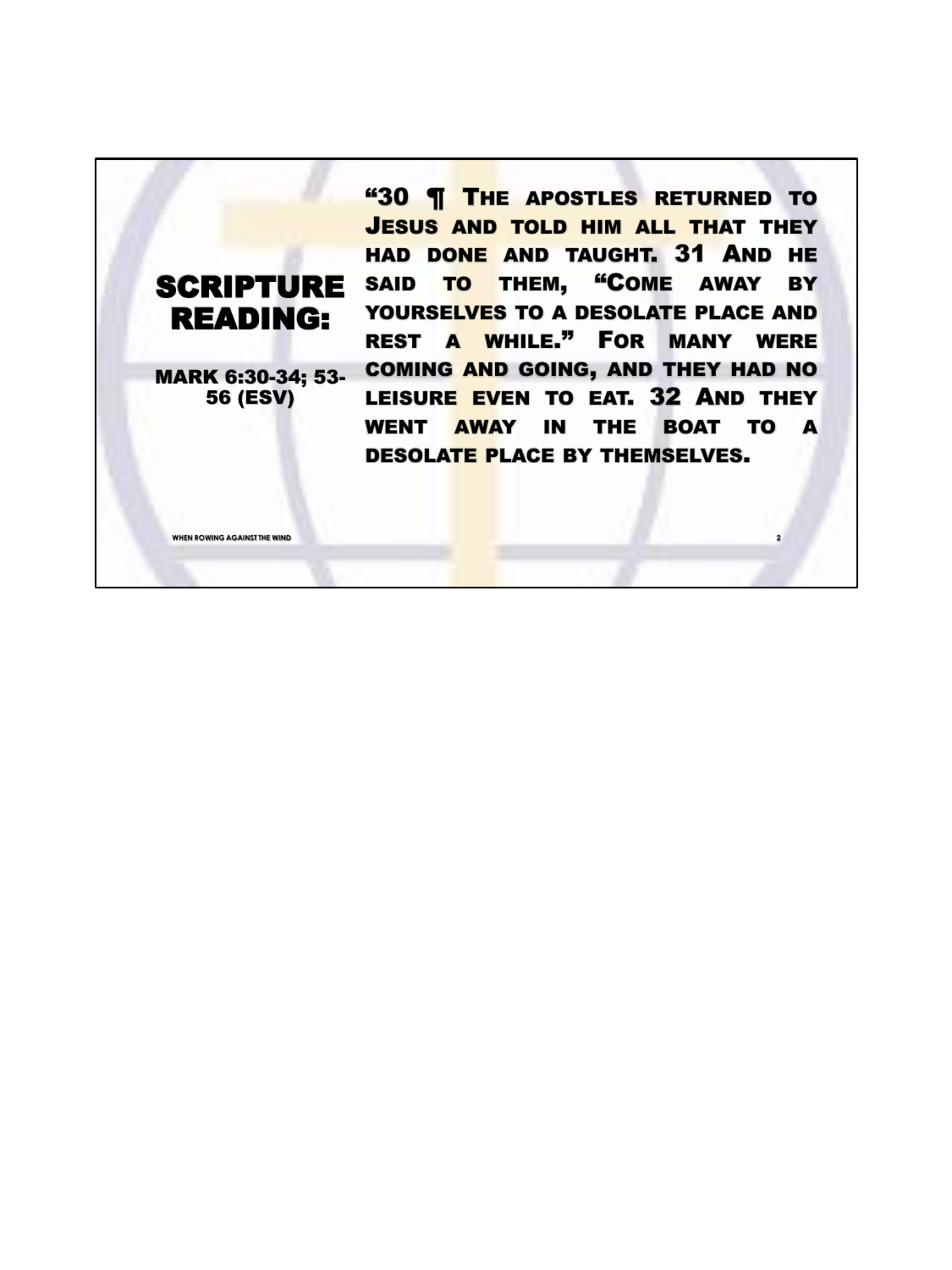33 NOW MANY SAW THEM GOING AND RECOGNIZED THEM, AND THEY RAN THERE ON FOOT FROM ALL THE TOWNS AND GOT THERE AHEAD OF THEM. 34 WHEN HE WENT ASHORE HE SAW A GREAT CROWD, AND HE HAD COMPASSION ON THEM, BECAUSE THEY WERE LIKE SHEEP WITHOUT A SHEPHERD. AND HE BEGAN TO TEACH THEM MANY THINGS." (MR 6:30- 34 ESV)

**WHEN ROWING AGAINST THE WIN**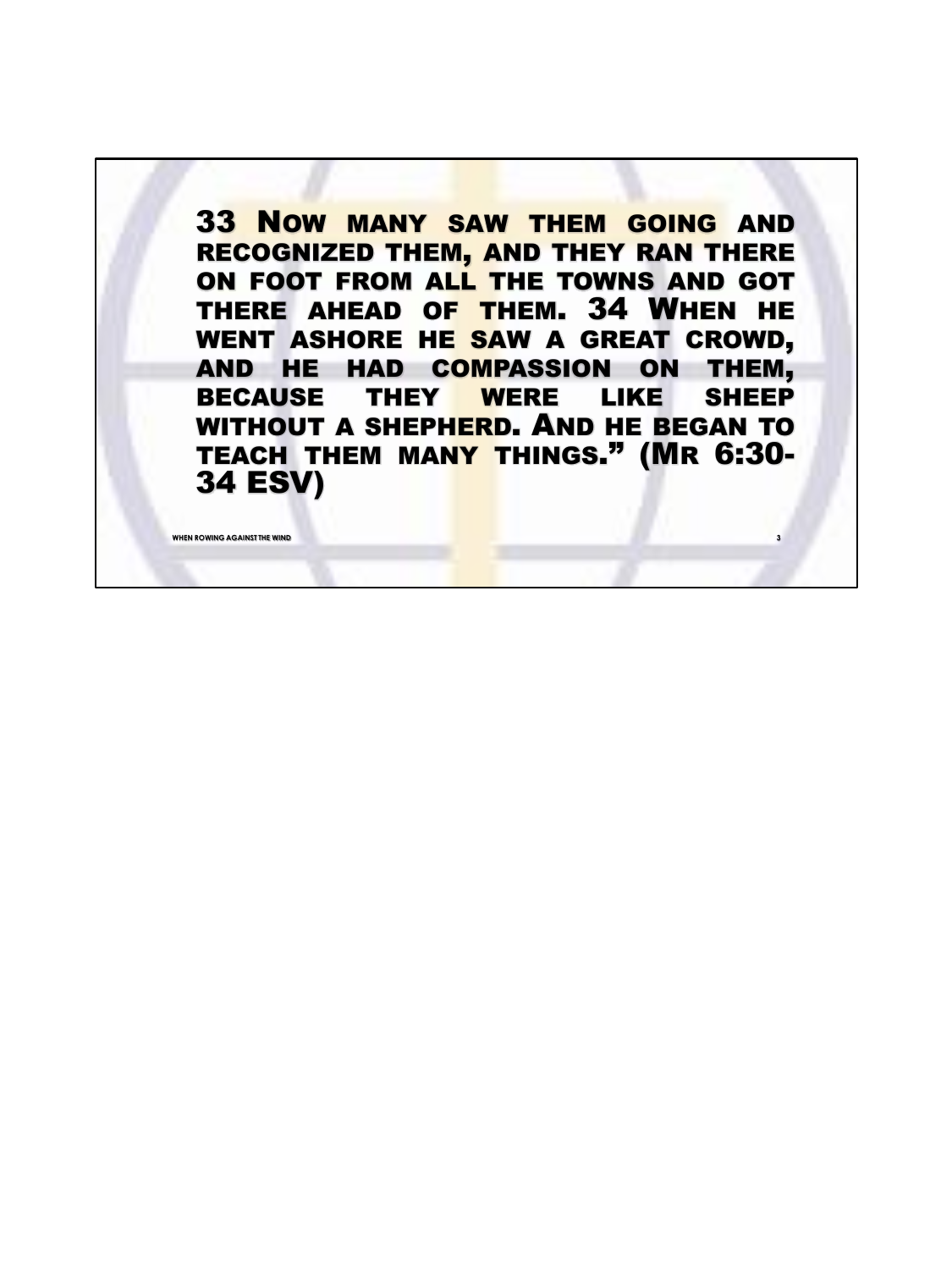Mark 6:53 When they had crossed over, they came to land at Gennesaret and moored to the shore. 54 And when they got out of the boat, the people immediately recognized him 55 and ran about the whole region and began to bring the sick people on their beds to wherever they heard he was.

**WHEN ROWING AGAINST THE WIND 4**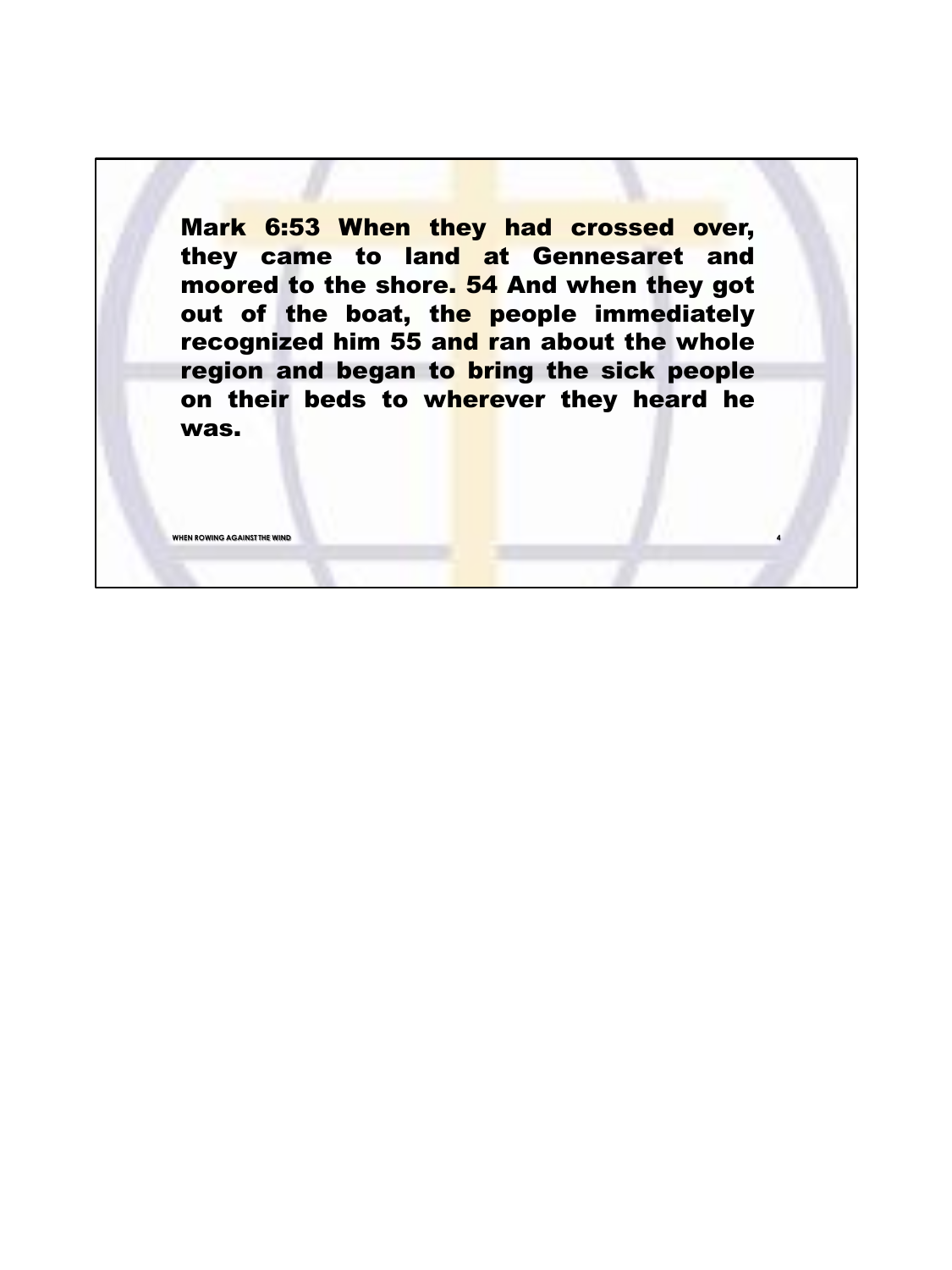56 And wherever he came, in villages, cities, or countryside, they laid the sick in the marketplaces and implored him that they might touch even the fringe of his garment. And as many as touched it were made well." (Mr 6:53-56 ESV)

**WHEN ROWING AGAINST THE WIND 5**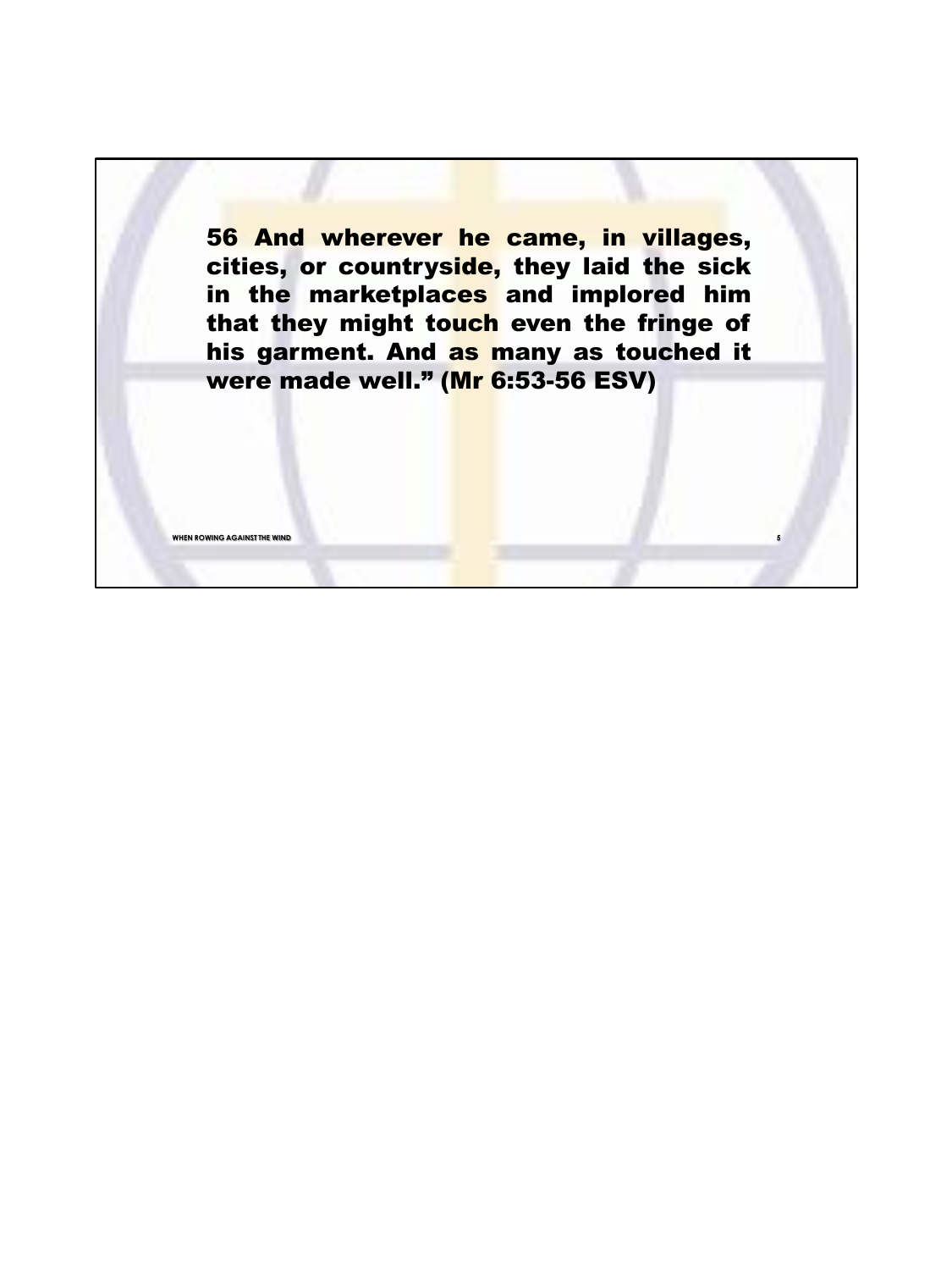

We read in the beginning of this chapter that the apostles had been sent two by two and proclaimed that people should repent. It is interesting that Jesus told them to take nothing for their journey except the staff—no bread, no bag and no money and their belts. They were to wear sandals and they were not to put on two tunics.

The main concern and task of the apostles is to get the message out rather than look after their own accommodation first.

Jesus is obviously training the apostles to put their complete trust and confidence in him.

They were to be devoted to the task rather than to be devoted to themselves. When God calls us, we are redeemed. We do not belong to ourselves anymore. We belong to him. **"Do you not know that if you present yourselves to anyone as obedient slaves, you are slaves of the one whom you obey, either of sin, which leads to death, or of obedience, which leads to righteousness?" (Ro 6:16 ESV).** We have been bought with a price—at the cost of the very life of Jesus through his crucifixion on the cross.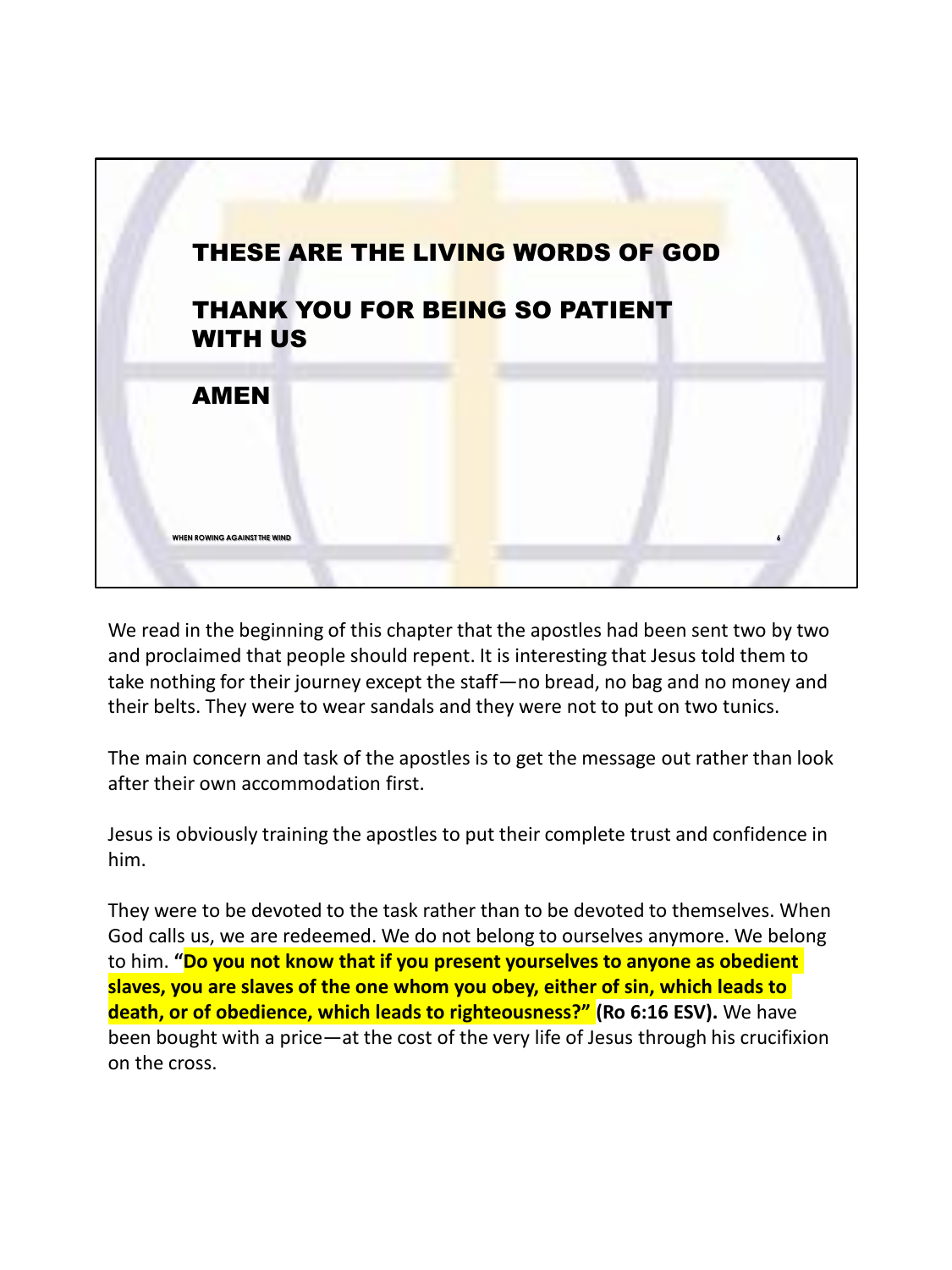As they were sent out, they were to meet the needs of those in need. Again, they told people to repent. Obviously, they were given some authority and some credibility as they cast out many demons and anointing with oil many who were sick were healed.

Jesus was their mentor, their teacher. They reported back to him.

Jesus and the apostles were well known. They tried to go to a place of rest. As they were on their way, they were recognized and many people followed them.

We read that Jesus had compassion on them because they were like sheep without a shepherd. They had no one to guide them. They had no one to help them frame their life and give it meaning. They were like people without a compass and lost.

Although Mark doesn't tell us what Jesus taught, he writes that Jesus taught them "many" things.

Jesus and the apostles could not make it to a place of rest. A huge crowd followed them. Later that day, after Jesus had taught them, the apostles were concerned that the crowd had gone without eating.

Jesus told them something that was very surprising. Where they were was a desolate place. As it was late in the day, the disciples talked to Jesus about sending the crowds to the countryside and villages to buy themselves something to eat.

He answered them, **"You give them something to eat."** For the apostles, this was an impossible request. The crowd was so large that it would have taken, according to the apostle's estimation, 200 denarii worth of bread to feed all of them—"**the equivalent of two hundred days' pay for a day laborer (Matt. 20:2)." (**Garland, David E.. Mark (The NIV Application Commentary Book 2) (p. 253). Zondervan. Kindle Edition.)

Their objection to Jesus' request is a common human reaction. Moses had that reaction when God told him, in Numbers 11, that he would feed me about 600,000 men on foot. God had told Moses that he would give them meat, enough for a whole month. Moses could not believe his ears when he heard the Lord say that. The context is that the Israelites had complained because they had no meat to eat. They were wondering why the ever came out of Egypt.

Next slide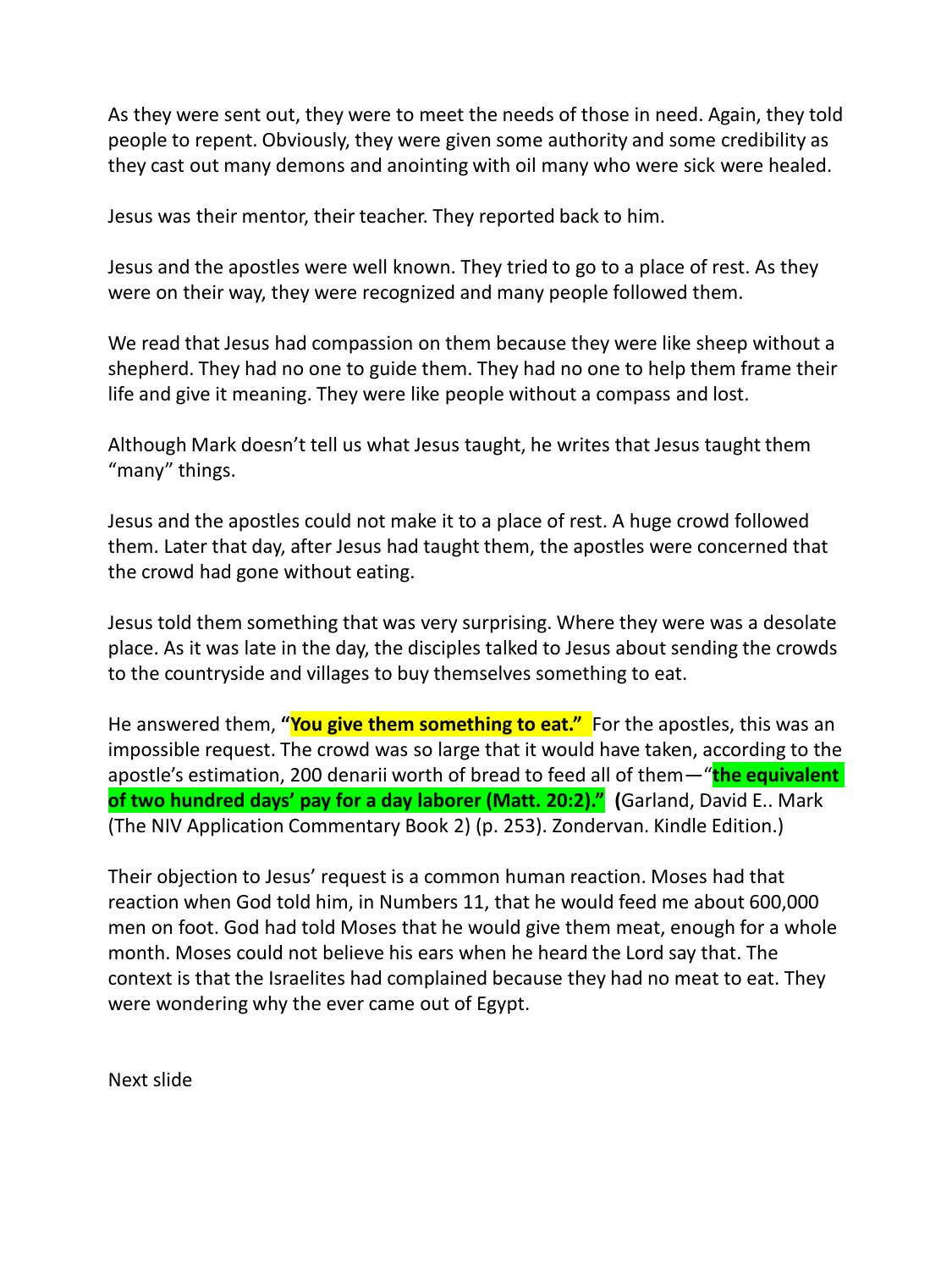"21 But Moses said, "The people among whom I am number six hundred thousand on foot, and you have said, 'I will give them meat, that they may eat a whole month!' 22 Shall flocks and herds be slaughtered for them, and be enough for them? Or shall all the fish of the sea be gathered together for them, and be enough for them?" 23 And the LORD said to Moses, "Is the LORD's hand shortened? Now you shall see whether my word will come true for you or not."" (Nu 11:21-23 ESV)

As we read later on in that chapter, ""**Then a wind from the LORD sprang up, and it brought quail from the sea and let them fall beside the camp, about a day's journey on this side and a day's journey on the other side, around the camp, and about two cubits above the ground." (Nu 11:31 ESV).**

**WHEN ROWING AGAINST THE WIND 7**

As Moses, the apostles obviously did not recognize who they were dealing with. The apostles did not know Jesus, the very Son of God had come down to earth in our flesh.

Moses dealt with people who complained. They wanted meat. They were tired of eating only manna. Moses prayed for God's intervention. It is interesting that when they picked up the manna every morning, they could only pick up what they needed. If they would take more, it would become full of maggots.

Here we read that Jesus fed this crowd with only five loaves of bread and two fish. There was food left over. He fed 5000 men that they were completely satisfied.

It is also interesting that the apostles describes where they were at is a desolate place. Yet Jesus commanded them to sit down in groups on the **"green grass"**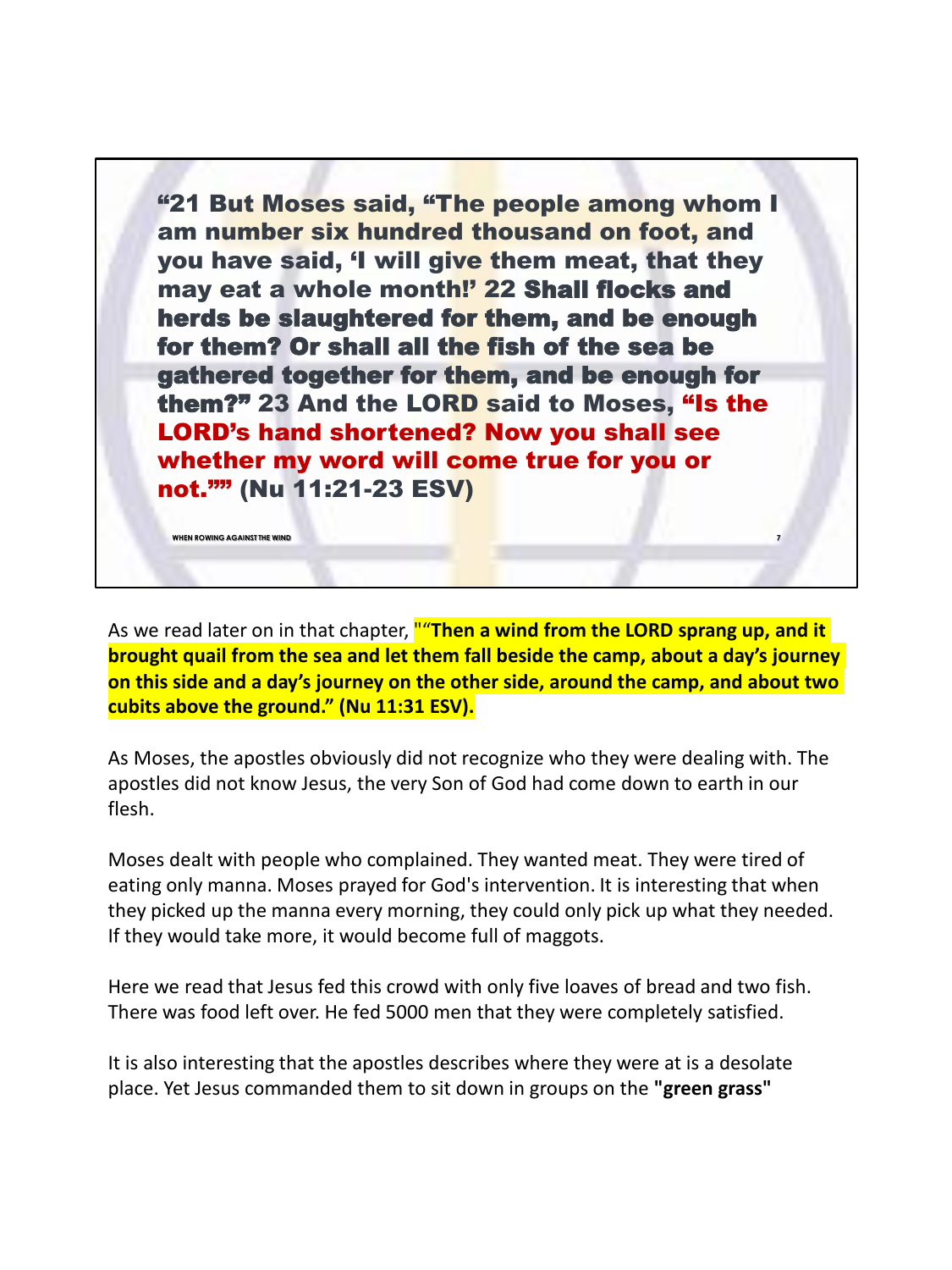The role of a shepherd is primarily to take care of the flock by providing proper food and water. Jesus is the good Shepherd. He took care of people's physical needs. Like the good Shepherd in Psalm 23, he makes them lie down in green pastures (verse 2).

Jesus does not provide them crumbs but he completely satisfies their physical hunger. Before feeding them with the proper food, he provided them with spiritual food.

As new covenant Christian, Jesus gives us a meal – communion, the bread and wine – which is the eating of his body and the drinking of his blood through the symbol of the bread and wine. Just as those people being fed physically were abundantly blessed, we who feed on Jesus are also abundantly spiritually blessed in him.

Mark does not write about the reaction of the people who received the bread. He does not say whether or not the crowd perceived it as a miracle.

The apostles who collected the food certainly did not realize who they were dealing with, as we read in the next few verses.

Jesus continues to work with them by doing even greater things!

(Next slide)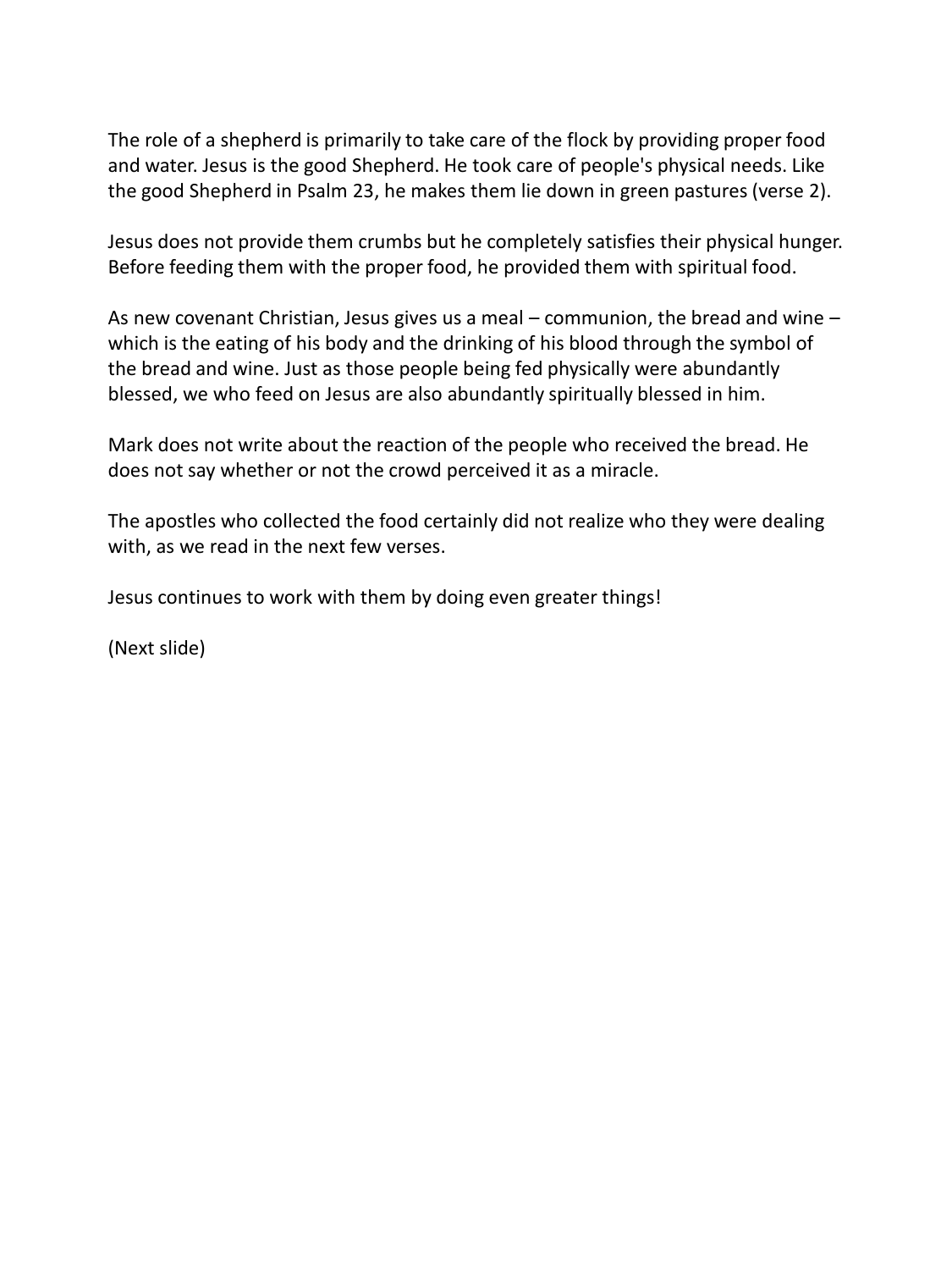

As we read this passage of Scripture, Jesus sent his disciples into the boat to go before him to the other side, to Bethsaida.

Jesus took leave of them to go pray on the mountain. Jesus was alone on the land while the disciples were out on the lake.

Jesus **SAW** that they were making headway painfully as the wind was against them. Between 3 AM and 6 AM, he came to them walking on the sea.

Of course the disciples did not understand. They thought they were seen a ghost. They were all terrified. Jesus reassured them by saying, **"Take heart; it is I. Do not be afraid."**

Mark writes that the disciples were utterly astounded because their hearts were hardened. They had not understood about the loaves.

As we read God's Word, treading the waves is only something God can do. (Job 9:8).

In the Bible, the sea is often a metaphor of evil, of a place where evil exists. For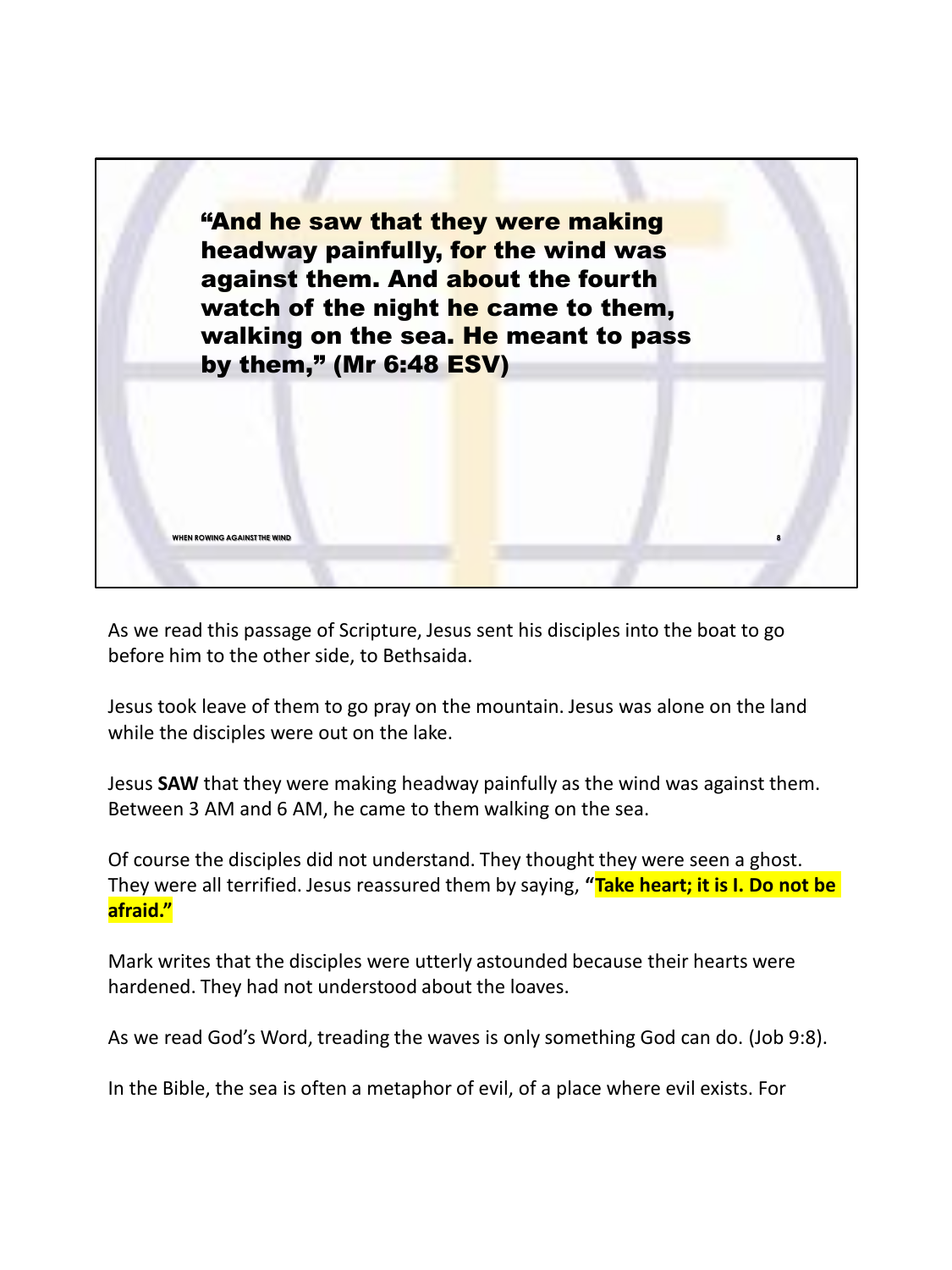example, in the book of Daniel and in Revelation, we have the beasts coming out of the sea.

Jesus walking on the water is not primarily about a rescue of the disciples at sea.

They are frustrated but not in peril. Since walking on the sea is something no ordinary mortal can do, Jesus' desire to pass by the disciples is not related to some mundane purpose. The verb **parerchomai** (to pass by) when connected to divinity, refers to an epiphany." An epiphany is a manifestation of a divine or supernatural being.

In common language an epiphany is a moment of sudden *insight* or understanding. (Collins English Dictionary)

God cannot be fully seen, but Jesus can be. The one who comes to them on the sea is not simply a successor of Moses, who fills baskets with bread in the desert. Only God can walk on the sea, and Jesus greeting is not simply a cheery hello to assuage the disciples' fears. He greets them with the divine formula of self-revelation, **"I am".**

The disciples did not understand about the loaves. Their hearts were hardened (6:52)

As the **NIV Application Commentary** indicates, "*Mark offers a surprising explanation for the disciples' terror and amazement: "For they had not understood about the loaves; their hearts were hardened" (6:52). The two incidents are somehow connected. What is it that they do not understand about the loaves? What does it have to do with walking on the water? Minear is on target when he comments that the disciples are "blind to the presence of God and his care for men … to the full glory of the revelation of God 'in the face of Christ.'"*

*The condition of hardened hearts refers to disobedience, dullness, and obstinacy and is the predicament of Jesus' opponents (3:5; see Eph. 4:18). Mark repeats this description in Mark 8:17. The disciples are drawing closer to Jesus' opponents than to Jesus in their life stance. The difference between them and the opponents is significant, however. The disciples may be confused and blind, but they are not hostile to Jesus.* Garland, David E.. Mark (The NIV Application Commentary Book 2) (p. 264- 265). Zondervan. Kindle Edition.

We should find a lot of encouragement in this. Jesus does not require us to understand everything immediately. The reality of God is mind-boggling. They could not see the presence of God in Jesus in their midst. They would not understand until Pentecost when they received the Holy Spirit who came to live in them.

Jesus walking on water shows us that he is a divine figure. Jesus revelation of who he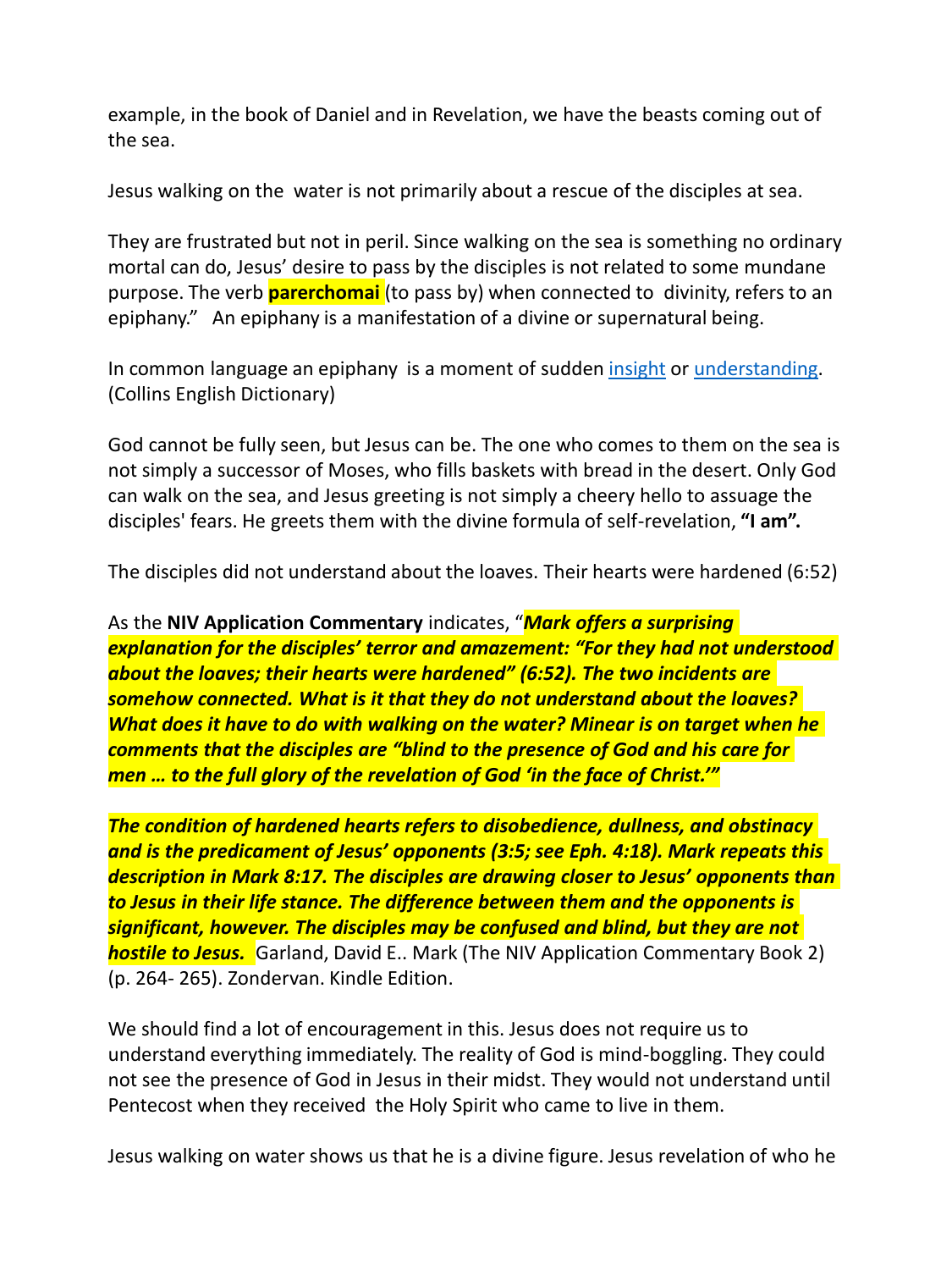is, is powerful as evidenced in his act of walking on water.

Jesus walks on the water, on the waves and he says to his disciples—here I am—don't be afraid. Jesus wants to give them a glimpse of who he is.

The apostles did not follow a great prophet or a superhero but they are in the presence of the very son of God.

Jesus does what no other human can do. He redeems humanity from the slavery of sin and death.

I know there are jokes about Jesus walking on the water as being impossible. Some pictures show Jesus walking on rocks just below the surface of the sea. That is making light of who Jesus is.

Jesus is presenting himself to his disciples as God incarnate.

We humans are too often like the disciples. Our hearts are hardened. We fail to see Jesus walking by. We fail to recognize his presence in our life.

Often times, we are no different than the disciples walking to Emmaus after Jesus' resurrection. They did not recognize Jesus walking with them. It was only some time later that they recognized him. (Luke 24)

In Jesus walking on the water, we see Jesus' deep care and concern for his disciples during the darkest part of the night. He saw them in trouble. He saw them in trouble while still on the land. He reassured them by his presence and by calming the sea.

When Moses was in the presence of God, he only saw God's back. The disciples saw far more. They met God face to face. They saw the face of God in the face of Jesus. "**He is the radiance of the glory of God and the exact imprint of his nature, and he upholds the universe by the word of his power. After making purification for sins, he sat down at the right hand of the Majesty on high," (Heb 1:3 ESV)**

Jesus is the one who brings deliverance and calm to our life in the face of the most difficult situations.

The disciples learned that they were not forsaken. Jesus was watching over them even if they did not see it.

At times, we may feel like the disciples. We are rowing against the wind. We look to the past and think we should never got into the boat. We should have stayed on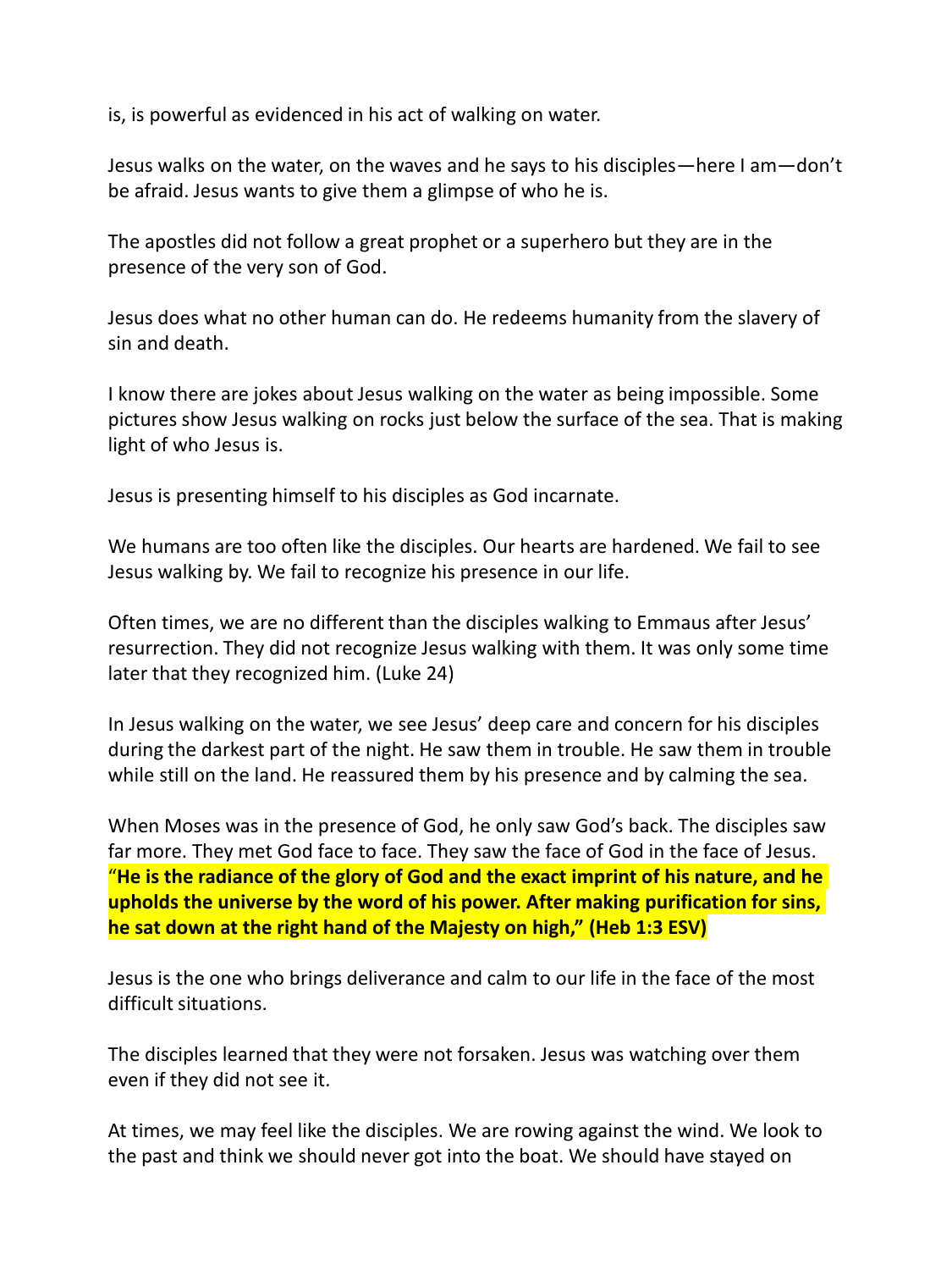shore.

In our lives, there are times where we think and feel we are rowing against the wind, thinking we are on our own.

We can have different reactions:

- Difficulties in life can lead us to grow tired, discouraged, overwhelmed and then, we begin to withdraw because we do not feel the presence of God.
- Or we may row even harder against the wind, completely focused on the task, forgetting that Jesus is there watching over us. In other words, we rely on ourselves. This is a recipe for burnout.
- Trusting Jesus, they continued their life journey with him through their ups and downs of life. They gave him all they had – which was themselves. They did what the apostle Paul wrote, **"I appeal to you therefore, brothers, by the mercies of God, to present your bodies as a living sacrifice, holy and acceptable to God, which is your spiritual worship." (Ro 12:1 ESV)**

Jesus did not take the disciples out of the sea but he enabled them to continue on their journey to the other side of the lake. In our life, when we go through rough waters, do we trust Jesus to bring us to the other side.

In the book of Revelation, when Jesus addresses the churches, he says he knows them. He encourages them to be faithful. He does not take away all their problems and challenges but he promises them victory if they stay faithful.

Metaphorically, we do not choose when the wind will come upon us. When the disciples saw Jesus, they thought he was a ghost. It was only after that they realized who Jesus is.

Although their hearts were hardened, although they did not understand everything, they kept trusting in Jesus. Jesus led them in the truth of who he is. They found rest in him. They kept trusting him even if they did not understand

When most of the disciples following Jesus were offended by Jesus' teaching in John 6 about eating metaphorically eating his bread and drinking his blood, we read the following brief conversation.

**"66 After this many of his disciples turned back and no longer walked with him. 67 So Jesus said to the Twelve, "Do you want to go away as well?" 68 Simon Peter answered him, "Lord, to whom shall we go? You have the words of eternal life, 69**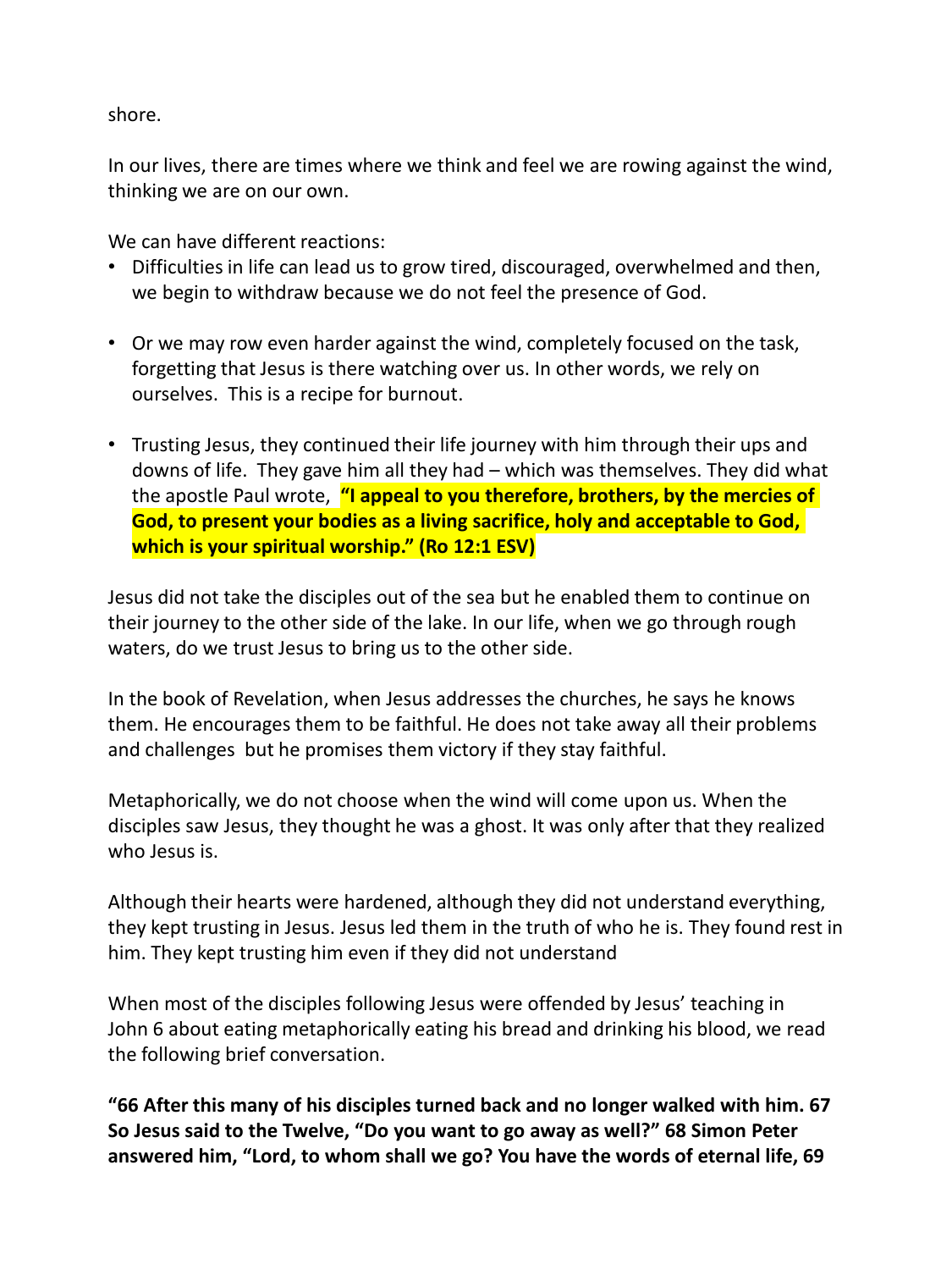## **and we have believed, and have come to know, that you are the Holy One of God." (Joh 6:66–69 ESV)**

Where will we go when we don't understand fully, or when we think and feel God is distant and uninvolved? Will we react like Peter or will we walk away like the others?

Let us remember that Jesus is always aware of our circumstances. He will not let us drown by the challenges, by the ups and downs of life. He is going to see us through to eternal life, to the fullness of his kingdom when he returns and transforms our lowly bodies into glorious ones. (1 Cor 15).

Jesus is the one who can calm to sea and the crisis in our life. He is the only one who can give us peace, the peace that surpasses understanding. Let us remember the words of the apostle Paul. (Next slide)